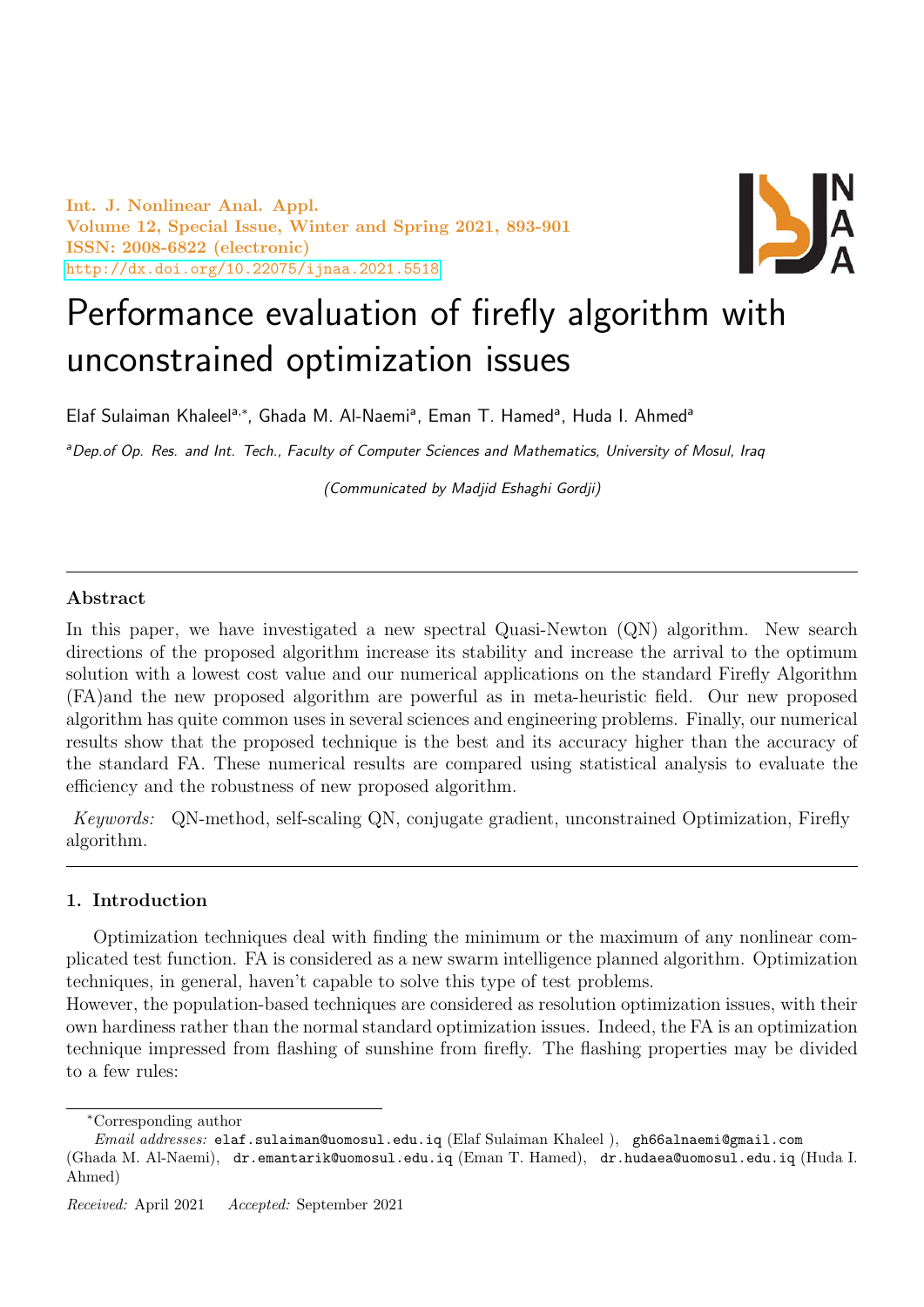Rule (1): Each one firefly is interested in alternative fireflies; as a result of their unisex firefly.

Rule (2): There was proportional amidst the attraction and their burnish. In order for the less brighter of two flashing fireflies to migrate towards the brighter one. The attraction is proportional to the burnish, and it decreases as the distance between them grows. It will move at random if no one is brighter than a particular firefly.

Rule (3): The landscape influences or determines the firefly burnish.

Optimized objective function may be outlined as  $f(x)$  for  $x \in S \subset R^n$  and

$$
"f\left(x^*\right) = \min_{x \in S} f(x)"\tag{1.1}
$$

Iteratively, the firefly algorithmic rule can be utilized to solve an optimization problem. Let's say there's a swarm of  $(n)$  fireflies, and  $(x_i)$  returns a solution for each firefly at each iteration  $(i)$ , where  $f(x_i)$  represents its value. In the beginning, all fireflies disarticulate in  $S_m(m = 1, \ldots, k)$  (randomly or by recruiting some deterministic approach). The current levels of interest Iteratively, the firefly algorithmic rule can be utilized to solve an optimization problem. Let's say there's a swarm of (n) fireflies, and  $(x_i)$  returns a solution for each firefly at each iteration, where represents its value. In the beginning, all fireflies disarticulate in  $S_m(m = 1, \dots, k)$  (randomly or by recruiting some deterministic approach). The current levels of interest

#### 2. The Formulation of Standard Firefly Algorithm (FA)

The FA will be divided into substantial situation as well as variance intensity of sunshine and therefore the formula of the attraction. Displays the barriers of the best FA optimization during a condition that, the distance amidst fireflies and their level of attraction $\omega$  are proportional to each other. Therefore, the burnish L of a firefly at a special position x can be chosen as  $L(x) \alpha f(x)$ . This relies on the distance of fireflies  $r_{ij}$  from the earth and the fireflies' variations jth.

Thus,  $\omega$  mutations with capacity rate, which inversely relies on the square law as, explain by:

$$
L\left(r\right) = \frac{L_s}{r^2}.\tag{2.1}
$$

Where r, represents the space amidst every two fireflies;  $L_s$  is that the intensity at the supply and  $L(r)$  represents the sunshine intensity varies with distance  $(r)$  monotonically and exponentially. i.e.:

$$
L(r) = L_0 e^{-\rho r}.
$$
\n
$$
(2.2)
$$

In above equation  $L_0$  represents to the original light intensity. Thus, on avoid the singularity at  $r = 0$  within the expression $L_s/r^2$ , the composition result of the inverse square law and talent will be approximated mistreatment Gaussian formula form

$$
L(r) = L_0 e^{-\rho r^2}.\tag{2.3}
$$

Sometimes, we tend to may need a function that decreases monotonically at slower rate. During this situation, we are able to use the subsequent equation:

$$
L(r) = \frac{L_0}{1 + \rho r^2}
$$

.

The relation amidst the level of firefly's attraction  $\omega$  and the space size r can be calculated by:

$$
\beta(r) = \omega_0 e^{-\rho r^2}.
$$
\n(2.4)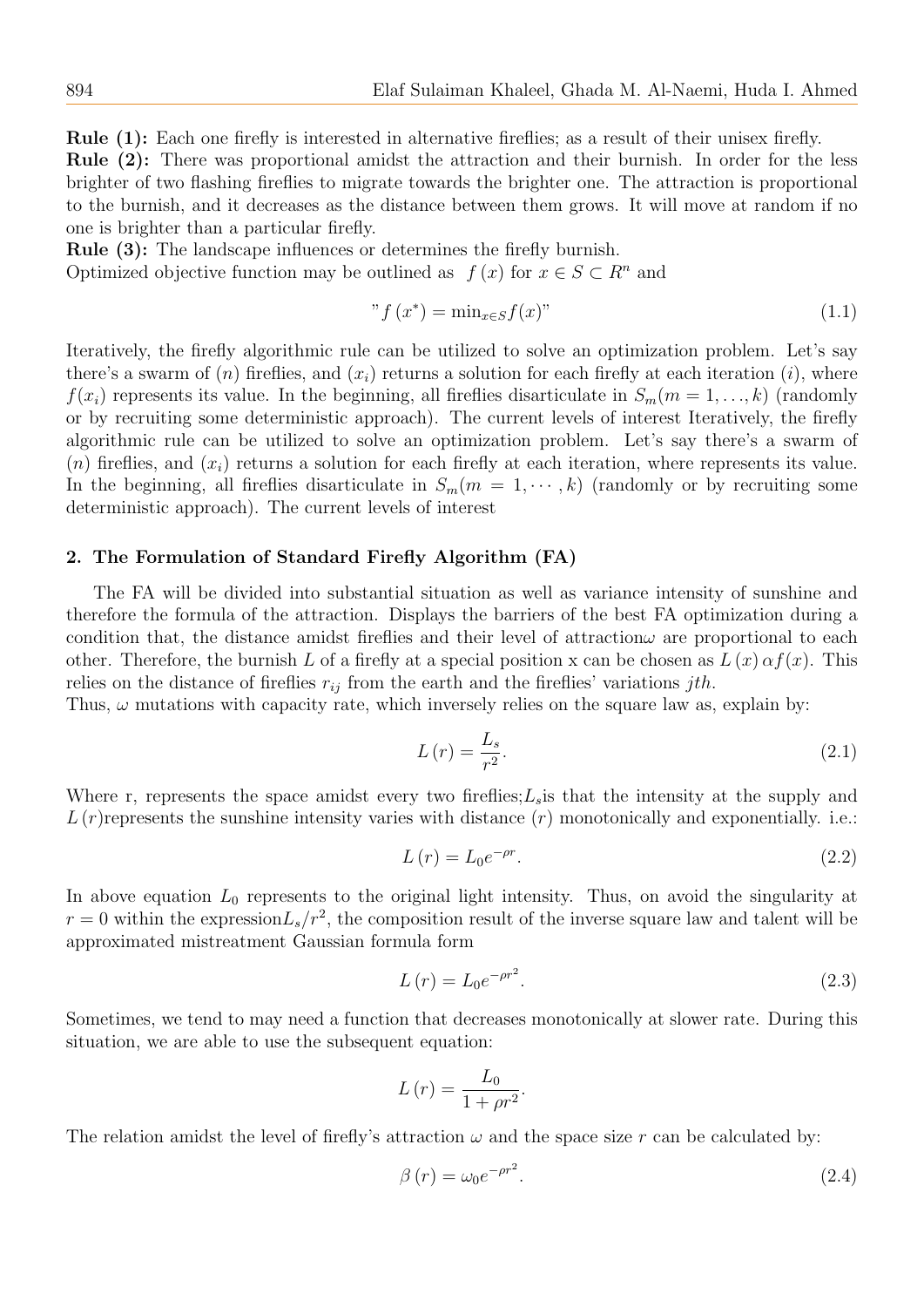Because, the firefly's attraction is proportional on to the sunshine intensity, it is accepted and recognizable amongst neighboring fireflies (adjacent firefly's). Where,  $\rho$  represents to the constancy of environmental, that regulates the average of sunshine intensity decrease, if the two fireflies are located at identical point of search space S, then r=0, during this case the firefly's attraction level was described by

$$
\beta \left( r\right) =\omega _{0}
$$

In general,  $\omega_0 \in [0, 1]$  should be employed, and there are two limiting scenarios to consider: **Situation 1:**  $\omega_0 = 0$ , that is only non-commune distributed random search is try to obtain. **Situation 2:**  $\omega_0 = 1$ , which is Valente t to the sketch the commune local search with the brightest firefly powerfully confirm the firefly's situations, primarily in its neighborhood.

The motion of the firefly i is attracted to another additional enticing (brighter) firefly  $(j)$  is illustrated by:

<span id="page-2-0"></span>
$$
x_i = x_i + \omega_0 e^{-\rho r_{ij}^2} (x_j - x_i) + \tau \varepsilon_i,
$$
\n(2.5)

The presentation of the middle part within the last equation due to the firefly's attraction towards the brighter firefly. At an equivalent time, randomization  $\tau$  otherwise be appeared on the last half in equation [\(2.5\)](#page-2-0). This symbol denoted to the parameter of randomization with the transmitter of stochastic variables<sub>i</sub>being drawn from aGaussian distribution and  $(\tau \in [0, 1])$  (Gope, et al., 2016; Yang, 2008) .

#### 3. Distance and Movement Of Two Flies In FA

The distance amidst any two fireflies may be calculated by exploitation Cartesian distance:

$$
r_{ij} = \|x_i - x_j\| = \sqrt{\sum_{k=1}^{K} (x_{ik} - x_{jk})^2}
$$
 (3.1)

Where  $r_{ij}$  is that the space amidst the fireflies i and j at  $x_i$  and  $x_j$  respectively and K is that the dimensional size of given downside and  $x_{ik}$  is that the k-th element of the special coordinate  $x_i$  of i-th firefly (Babaeizadeh, et al., 2016 ).In 2D situation, we have:

$$
r_{ij} = \sqrt{(x_i - x_j)^2 + (y_i - y_j)^2}
$$
\n(3.2)

The move of a firefly(i) is attracted to another a lot of drawn to another brighter firefly (*j*) is outlined as:

<span id="page-2-1"></span>
$$
x_i = x_i + \omega e^{-\rho r_{ij}^2} \left( x_j - x_i \right) + \tau \left( \text{rand} - \frac{1}{2} \right) \tag{3.3}
$$

where the second term within the higher than equation is pointed to the attraction; whereas the last term in equation [\(3.3\)](#page-2-1) is randomization with  $\rho$  being the organization variable;*rand* could be a random number generator uniformly distributed in interval [0, 1].For the most situations of implementation,  $\omega_0 = 1$  and  $\rho \in [0, 1]$ . The scalar  $\rho$  distinguish the variation of the attraction and its value is substantial to work out the convergence speed and the way the FA behaves. Within the most applications, it always varies from (0.01) to (100).

Finally, when utmost of the generation is close to finished, the fireflies square measure labeled relying on their burnish and therefore the superior firefly cluster is discovered from every category. At the ultimate, the fireflies begin moving towers to their items. The intensity of burnish of all fireflies is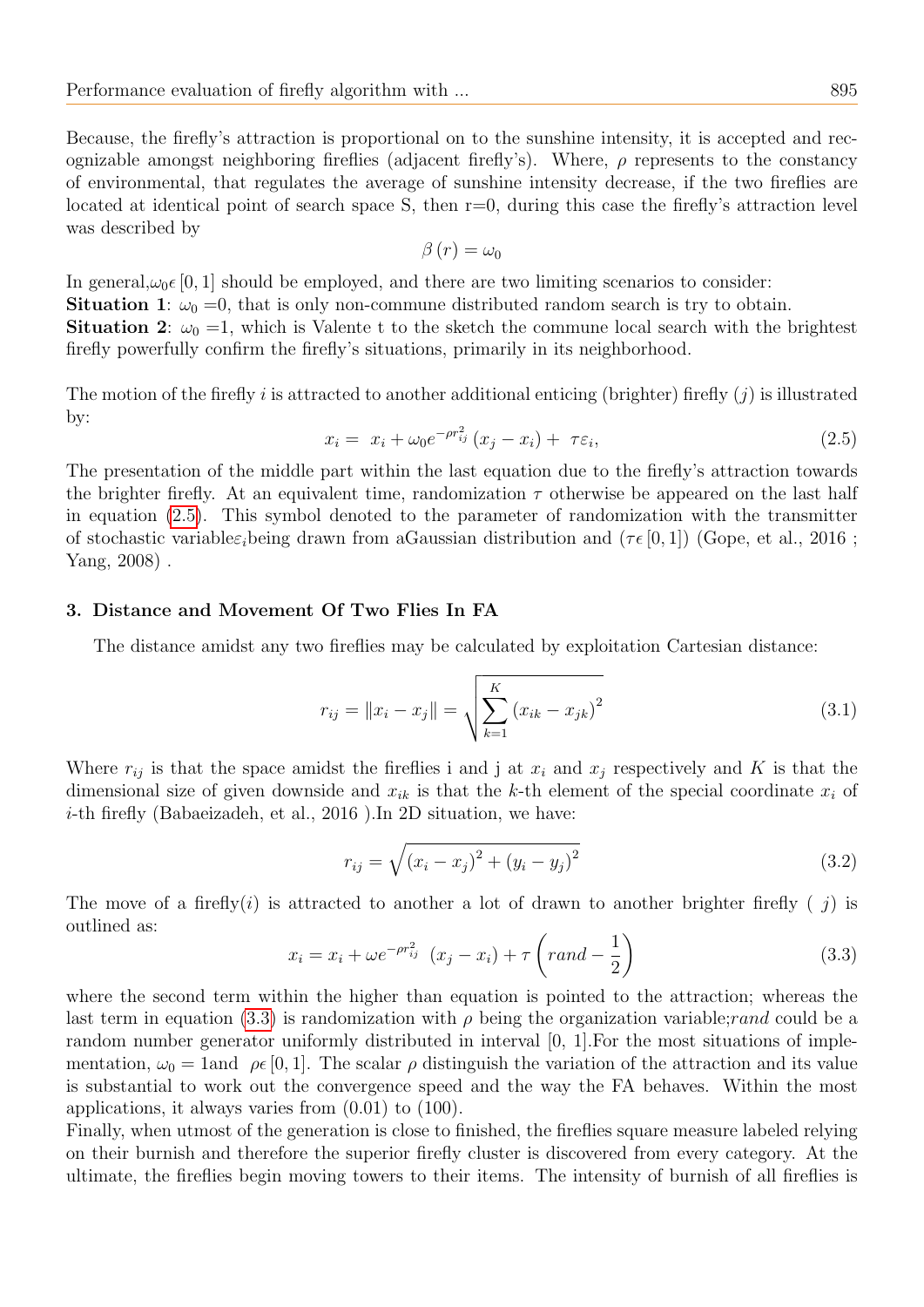lately improved with the data as long as, in fitness function for every cluster. Moreover, once the feasible square measure good on the teams, the firefly with the supreme level of burnish marks the best quantity of fitness .this can be determined because the optimal solution to non-linear programming (Gope et al., 2016 ; Babaeizadeh, et al., 2016).

#### 4. Standard Quasi Newton Method

The Quasi-Newton (QN) strategies is that the one in all effectiveness strategies for finding the solution of any non-linear programming problems, epically if we try to use the Broyden-Fletcher-Goldfarb-Shanno (BFGS) method. Several modifications are done for finding similar updates used to solve these types of problems see (Al-Bayati et al., 1994). Let us consider the following unconstrained optimization problem:

<span id="page-3-1"></span>
$$
"\min_{x \in R^n} f(x)"\tag{4.1}
$$

Where  $f: \mathbb{R}^n \to \mathbb{R}$  is twice continuously differentiable, i.e.  $f \in \mathbb{C}^2$ . In this paper we foucs on Quasi-Newton formula. This is an iterative formula, which is formulated by:

<span id="page-3-0"></span>
$$
"x_{k+1} = x_k + \alpha_k d_k".
$$
\n(4.2)

Whered<sub>k</sub> represents to the search directions and  $\alpha_k$  is a positive parameter represents to the steplength of the formula [\(4.2\)](#page-3-0) see (Hamed et al.,2020), that is chosen to satisfy the inexact line search conditions; using the well-known Weak Wolfe-Powell conditions (WWP):

$$
"f\left(x_k + \alpha_k d_k\right) \le f\left(x_k\right) + \tau_1 + \alpha_k g_k^T d_k,\tag{4.3}
$$

$$
g(x_k + \alpha_k d_k)^T d_k \le \tau g_k^T d_k.
$$
\n(4.4)

Where  $\tau_1$  and  $\tau_2$ constants are satisfying  $0 < \tau_1 < \tau_2 < 1$  and  $\tau_1 < \frac{1}{2}$  $\frac{1}{2}$ .

BFGS technique is mostly contemplate as the most noted one as a result of it's the foremost economical technique among alternative variable metric to resolve unconstrained optimization nonlinear problems. Recently it's derived from the Newton's technique that is employed first and second derivatives for finding the stationary point. The additional best-known update formula outlined by:

<span id="page-3-2"></span>
$$
B_{k+1} = B_k + \left[1 + \frac{y_k^T B_k y_k}{v_k^T y_k}\right] \frac{v_k v_k^T}{v_k^T y_k} - \left[\frac{v_k y_k^T B_k + B_k y_k v_k^T}{v_k^T y_k}\right].
$$
 (4.5)

The misreckoning and rounding error need to add some sort of spectral scaling techniques to the above sequence. This problem will sometime be taken away by sensible scaling.

#### 5. Standard Conjugate Gradient Method

There are several varieties of numerical methods to deal with equation [\(4.1\)](#page-3-1); for example, the Steepest Descent (SD); Newton (N) and Quasi-Newton (QN) methods. The CG-method is one in every of the alternatives for finding massive scaling algorithms, to ensure that it doesn't need any storage of matrices (Ahmed et al.,2019).

The search direction in the standard Conjugate Gradient (CG) are usually defined by:

$$
"d_{k+1} = \begin{cases} -g_k, & \text{if } k = 0, \\ -g_{k+1} + \beta_k d_k, & \text{if } k \ge 1 \end{cases} (5.1)
$$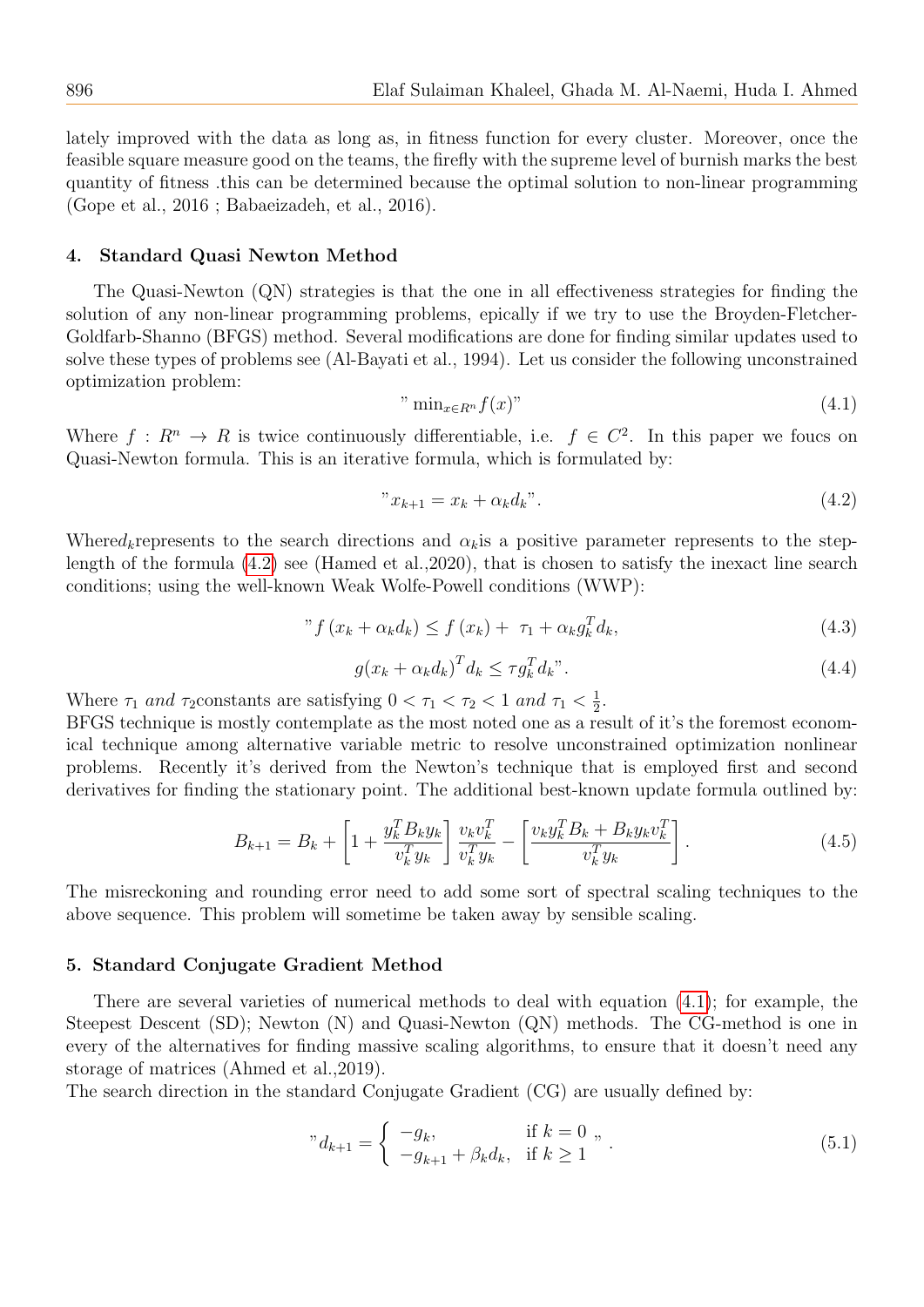Where  $g_{k+1} = \nabla f(x_{k+1})$  and  $\beta_k \in R$  is scalar parameter which characterize CG-methods.

Usually, several kinds of formulas for  $\beta_k$  has been proposed. For example, the Fletcher-Reeves (FR), Polak-Ribière-Polyak (PRP), Hestenes-Stiefel (HS) and Dai-Yuan (DY) formulas are well known and they are defined by:

<span id="page-4-0"></span>
$$
\begin{aligned}\n\mathcal{P}_k^{FR} &= \frac{\|g_{k+1}\|^2}{\|g_k\|^2}, \ \beta_k^{PR} = \frac{g_{k+1}^T y_k}{\|g_k\|^2} \\
\beta_k^{HS} &= \frac{g_{k+1}^T y_k}{d_k^T y_k} \ \text{and} \ \beta_k^{DY} = \frac{\|g_{k+1}\|^2}{d_k^T y_k},\n\end{aligned} \tag{5.2}
$$

where  $y_k = g_{k+1} - g_k$  and  $\| \cdot \|$  denote the Euclidean norm see (Al-Namat et al.,2020; Dai et al.,1999; Huda et al., 2018).

In this work, we have a tendency to summarize another work of this subject, Ibrahim et al (Ibrahim et al.,2017 ) planned another direction that outlined by:

$$
d_{k+1} = \begin{cases} -B_{k+1}^{-1}g_{k+1}, & k=0\\ -B_{k+1}^{-1}g_{k+1} + \gamma(g_{k+1} + \beta_k d_k), & k \ge 1 \end{cases}
$$

Where  $\gamma$  is positive scaler and  $\beta_k$  is conjugacy coefficient defined in [\(5.2\)](#page-4-0).

### 6. Derivation of a New Scaling Parameter

In this work, we try to investigate a generalization of a new scaling parameter for Ibrahim et al (Ibrahim et al.,2017) CG-method; this parameter will deal with our new proposed QN-procedure.

QN-methods are one amongst several methods that projected for resolution problem (Huda et al., 2018), they avoid expensive computations of Hessian matrices and perform well done in the apply, several modifications are projected for resolution the BFGS problems, that is that the preferred methods (Hamed et al., 2019).

In this section, we try to derive a new spectral scaling parameter, which deals with the standard BFGS method. We consider the following spectral scaling QN search direction:

<span id="page-4-1"></span>
$$
d_{k+1} = -\vartheta_k B_{k+1}^{-1} g_{k+1} \tag{6.1}
$$

where  $B_{k+1}$  is nonsingular, symmetric and positive definite in [\(4.5\)](#page-3-2).

Ibrahim et al [\(4.2\)](#page-3-0) search directions in their CG-algorithm defined by:

<span id="page-4-2"></span>
$$
"d_{k+1} = \begin{cases} -B_{k+1}^{-1}g_{k+1}, & k = 0\\ -B_{k+1}^{-1}g_{k+1} + \gamma(g_{k+1} + \beta_k d_k), & k \ge 1 \end{cases}
$$
(6.2)

Now, multiplying both sides of  $(6.1)$  and  $(6.2)$  by $(y_k)$ , to get:

$$
-\partial_k y_k^T B_{k+1}^{-1} g_{k+1} = -ts_k^T g_{k+1} + \gamma y_k^T g_{k+1} + \gamma \beta_k y_k^T d_k.
$$

Therefore

<span id="page-4-3"></span>
$$
\vartheta_k = \frac{ts_k^T g_{k+1} - \gamma y_k^T g_{k+1} - \gamma \beta_k y_k^T d_k}{y_k^T B_{k+1}^{-1} g_{k+1}},
$$
\n(6.3)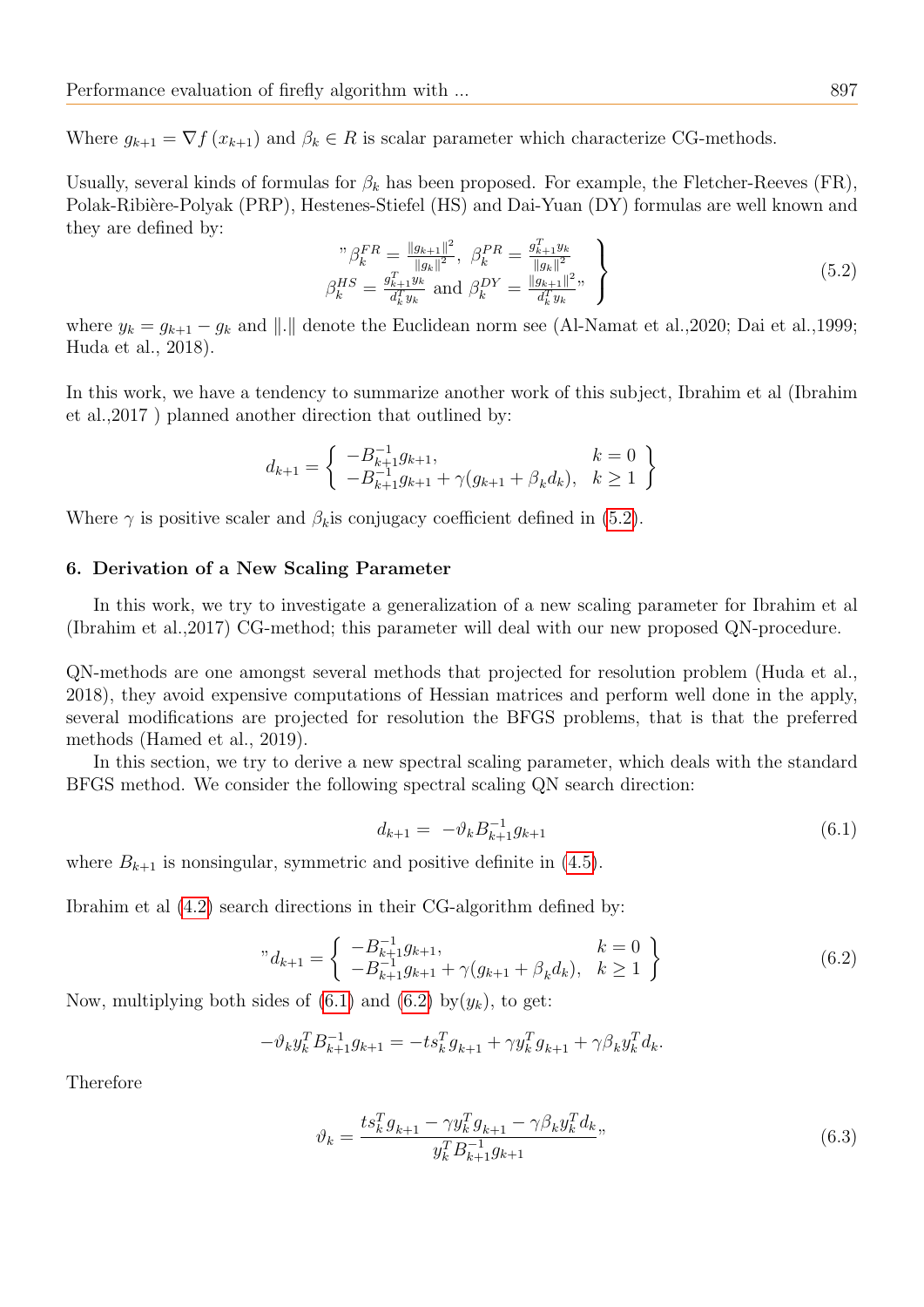### 7. Converge Analysis Property for Scaled QN-Method

To prove that the new propose technique satisfy the QN-condition, we tend to rewrite BFGS formula as:

<span id="page-5-0"></span>
$$
B_{\text{new}}^{+} = B^{(a)} + \vartheta_k B^{(b)} \tag{7.1}
$$

Where

$$
B^{(a)} = B_k - \frac{B_k y_k v_k^T}{v_k^T y_k}
$$

$$
B^{(b)} = \left[1 + \frac{y_k^T B_k y_k}{v_k^T y_k}\right] \frac{v_k v_k^T}{v_k^T y_k} - \frac{v_k y_k^T B_k}{v_k^T y_k}
$$

They have fulfilled the requirement of QN i.e.

$$
B_{new}^+ y_k = \vartheta_k v_k
$$

If we tend to multiplies each side of the equation [\(7.1\)](#page-5-0) by  $y_k$ , we obtain

$$
(B^{(a)} + \vartheta_k B^{(b)}) y_k = \left[ [B_k - \frac{B_k y_k v_k^T}{v_k^T y_k}] + \frac{t s_k^T g_{k+1} - \gamma y_k^T g_{k+1} - \gamma \beta_k y_k^T d_k}{y_k^T B_{k+1}^{-1} g_{k+1}} \left[ \left( 1 + \frac{y_k^T B_k y_k}{v_k^T y_k} \right) \frac{v_k v_k^T}{v_k^T y_k} \right] - \frac{v_k y_k^T B_k}{v_k^T y_k} \right] y_k.
$$

We can rewrite the equation above to get:

$$
\begin{split} \n\text{``}\left(B^{(a)} + \vartheta_k B^{(b)}\right) y_k &= \left[ \left[B_k y_k - \frac{B_k y_k v_k^T y_k}{v_k^T y_k}\right] + \frac{t s_k^T g_{k+1} - \gamma y_k^T g_{k+1} - \gamma \beta_k y_k^T d_k}{y_k^T B_{k+1}^{-1} g_{k+1}} \right] \left[ \left(1 + \frac{y_k^T B_k y_k}{v_k^T y_k}\right) \frac{v_k v_k^T y_k}{v_k^T y_k} \right] \\ \n&- \frac{t s_k^T g_{k+1} - \gamma y_k^T g_{k+1} - \gamma \beta_k y_k^T d_k}{y_k^T B_{k+1}^{-1} g_{k+1}} \left( \frac{v_k y_k^T B_k y_k}{v_k^T y_k} \right) \right] \n\end{split}
$$

After some mathematical calculations, yields

$$
\left(rmB^{(a)} + \vartheta_k B^{(b)}\right)y_k = \frac{ts_k^T g_{k+1} - \gamma y_k^T g_{k+1} - \gamma \beta_k y_k^T d_k}{y_k^T B_{k+1}^{-1} g_{k+1}} v_k^*.
$$

this means  $B_{new}^+ y_k = \vartheta_k v_k$  is holds.

**Theorem**. The new formula  $B_{new}^+ = B^{(a)} + \vartheta_k B^{(b)}$ , generates conjugate search directions.

**Proof:** Let  $f(x) = \frac{1}{2}x^T Gx + b^T x + c$  is a quadratic function, we choose approximation matrix which is symmetric and positive definite  $B_1 = B$ , we must prove that if the exact line search used the direction  $d_{k+1}$  satisfies

<span id="page-5-1"></span>
$$
B_{i+1}g_{k+1} = B_i g_{k+1} \quad , \quad 0 \le k < i \le n. \tag{7.2}
$$

By using the mathematical induction, let  $(i = 0)$  this yield

$$
B_1 g_{k+1} = B_{new}^+ g_{k+1},
$$

We suppose that this property is true at  $(i)$ , i.e.

$$
B_i g_{k+1} = B_{new}^+ g_{k+1}.
$$

Now, we must prove that this property it's true for  $(i + 1)$ 

$$
B_{i+1}g_{k+1} = \left(B^{(a)} + \vartheta_k B^{(b)}\right)g_{k+1}
$$
  
= 
$$
B_ig_{k+1} - \frac{B_i y_i v_i^T g_{k+1}}{v_i^T y_i} + \vartheta_k \frac{v_i v_i^T g_{k+1}}{v_i^T y_i} + \vartheta_k \frac{y_i^T B_i y_i v_i v_i^T g_{k+1}}{v_i^T y_i} - \vartheta_k \frac{v_i y_i^T B_i g_{k+1}}{v_i^T y_i}.
$$

If an exact line search is used, then  $v_i^T g_{k+1} = 0$ , and  $y_i^T B_i g_{k+1} = 0$  for  $i < k$ . Hence, we get that [\(7.2\)](#page-5-1) is true.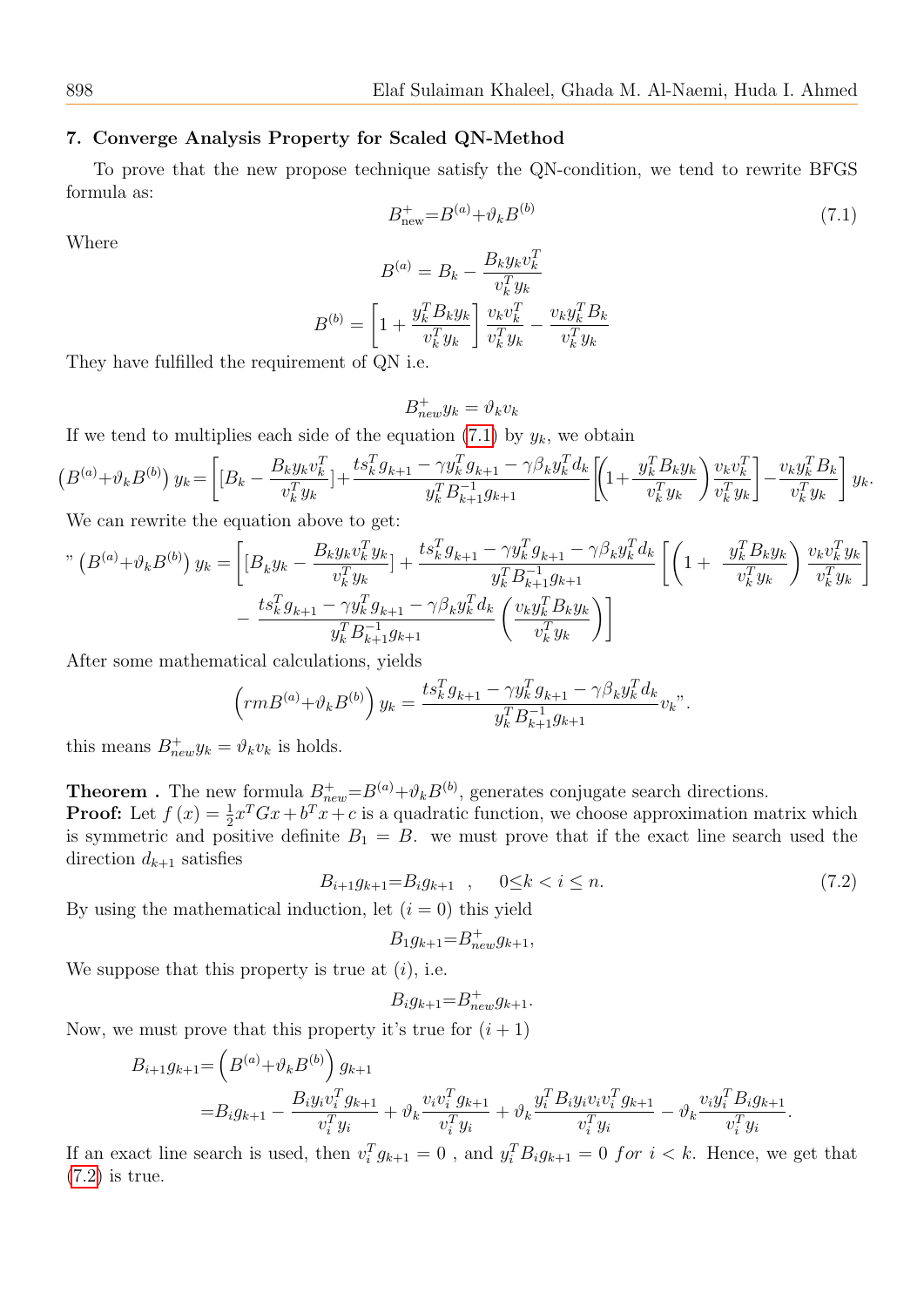# 8. Outline Of The New Proposed Algorithm

In this paragraph, we tend to establish our planned incorporate **FA** and the **NEW** algorithm. to attain the optimal resolution by dominant to the conduct firefly and the new method with scaled BFGS update so as to eliminate the truncation and misreckoning to get additional activity than before.

# Algorithm:

**Step1**: Start with initial point  $x_0$ , put  $B_1 = I$ , begin a population of fireflies  $x_i$   $(i = 1, 2, ..., n)$ , and put  $i = 1$ . Step2: Put  $d_i = -B_i g_i$ . **Step3**: Compute  $x_{i+1} = x_i + \alpha_i d_i$ , with  $\alpha_i$  by using Cubic interpolation line search. **Step4: While**  $(t \leq \text{Max Generation})$ For  $i = 1 : n$  (all *n* fireflies) For  $i = 1 : i$ Light intensity  $L_i$  at  $x_i$  is computed by  $f(x_i)$ If  $(L_i>L_i)$ Movement of FA  $i$  towards  $j$  in all  $d$ dimensions (used Eq. [\(2.5\)](#page-2-0)) Else Movement of FA *i* randomly End if Attraction varies with distance r via  $(e^{-\rho r^2})$ . Compute the new solutions and update light Intensity End for j **Step5**: Compute scaling parameter  $\vartheta$  by using eq. [\(6.3\)](#page-4-3) **Step6**: Update  $B_{i+1}^{-1}$  by using BFGS and **End for** i Degree the fireflies and find the current best **Step7:** If  $n = I$ , then go to Step2, otherwise we get the solution.

# 9. Numerical Results

In order to demonstrate analytical results and to get the effectiveness of such proposed NEW algorithm by specific value of the performance parameters (Fmin, max, min, mean, stdDev).

In Table (I) we ve compared the new proposed method (NEW) with the normal firefly algorithmic (FA) algorithm.

Whereas Table (II) ensures that, the new algorithm (NEW) with BFGS update is superior to each customary firefly algorithm.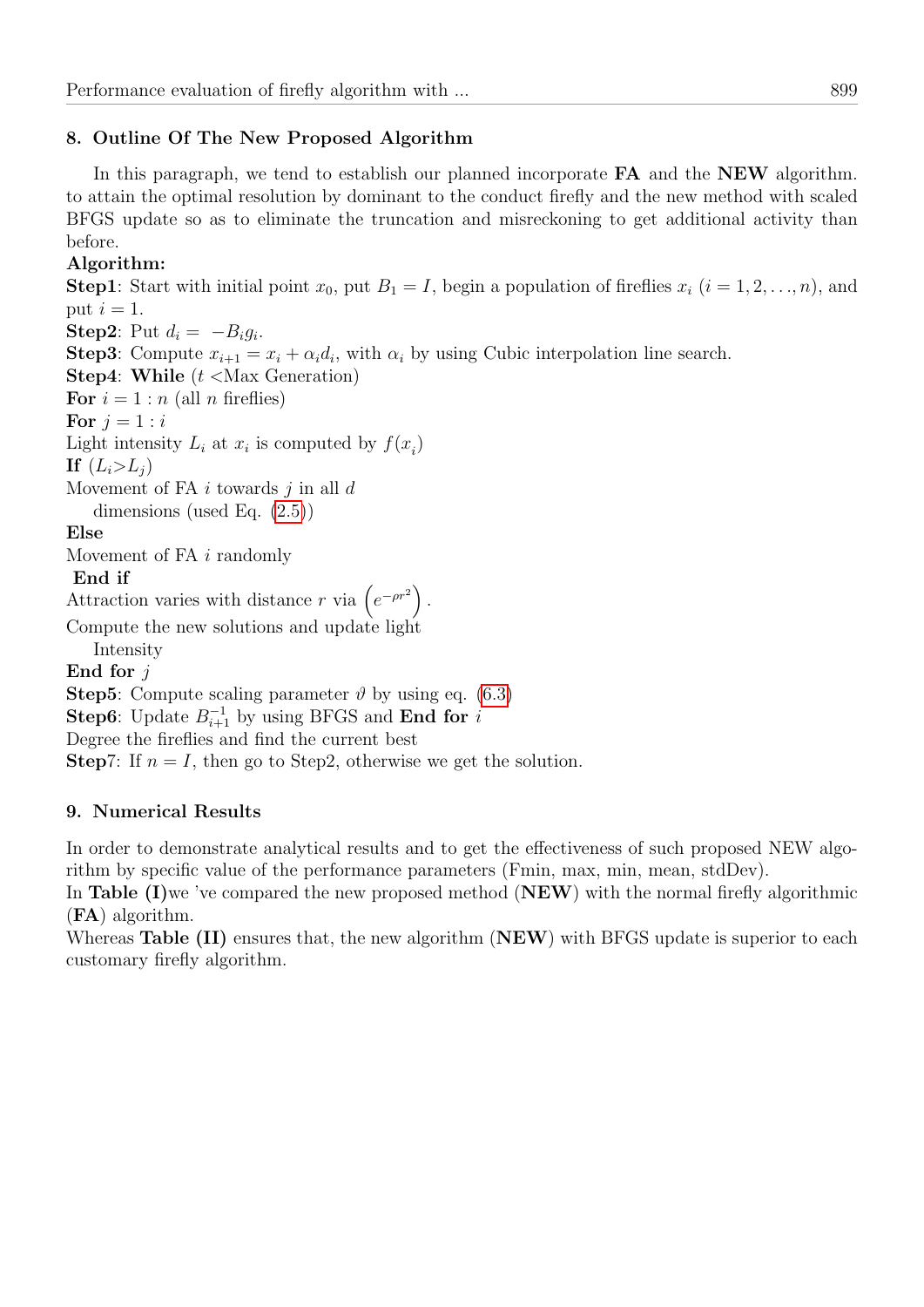|                 | FA                                        |                              |                      |                                  |                                                              | <b>NEW</b>           |               |       |                                  |             |
|-----------------|-------------------------------------------|------------------------------|----------------------|----------------------------------|--------------------------------------------------------------|----------------------|---------------|-------|----------------------------------|-------------|
|                 | $\mathbf{Fun}.  \mathbf{F}_{min}$         | max                          | min                  |                                  | $ {\rm \bf mean}\,  {\rm \bf stdDev}  {\rm F}_{min} \rangle$ |                      | max           | Min   |                                  | mean StdDev |
| $\mathbf{1}$    | 0.015                                     | 10.2783 0.0542 3.5826 5.7976 |                      |                                  |                                                              | 0.0131               | 8.9365        |       | 0.0540 3.1341 5.0282             |             |
| $ 2\rangle$     | $5.000E + 13$                             | 5.0249                       |                      |                                  | 0.2500 2.1237 2.0459                                         | $5.000E + 13$        | 9.9300        |       | 0.2500 2.9743 4.0078             |             |
| 3               | $3.8377E+17 3.2161$                       |                              |                      |                                  | 1.3000 2.1720 0.9696                                         | $3.8377E+17$ 7.6262  |               |       | 1.3000 3.6421 3.4681             |             |
| $ 4\rangle$     | $1.0973E+16 9.2631$                       |                              |                      |                                  | 0.0500 3.5377 4.9976                                         | $1.0973E+16 9.7011$  |               |       | 0.0500 3.6837 5.2486             |             |
| 5               | $5.9646E+156.7633$                        |                              |                      |                                  | 0.0500 2.7044 3.5702                                         | $5.9646E+155.5883$   |               |       | 0.0500 2.3128 2.9047             |             |
| $\vert 6 \vert$ | $1.4618E + 05 9.8140$                     |                              |                      |                                  | 1.2228 4.2065 4.8596                                         | $6.5335E+03$  7.4436 |               |       | 1.2767 3.4199 3.4871             |             |
| $\overline{7}$  | $2.0100E+15 2.000$                        |                              | 0.0500 1.0166 0.9751 |                                  |                                                              | $2.0100E+15 2.000$   |               |       | 0.0500 1.0167 0.9751             |             |
| 8               | $8.5805E+14 12.9194 1.2864 5.1686 6.7124$ |                              |                      |                                  |                                                              | $8.5805E+14 8.8892$  |               |       | 1.2865 3.8252 4.855              |             |
| $ 9\rangle$     | $2.5459E+18 15.000$                       |                              | $\vert 1.300 \vert$  |                                  | $ 6.100 \t   7.7156$                                         | $2.5459E+18 15.000$  |               | 1.300 | $\vert 6.100 \vert$              | 7.7156      |
| 10              | 3.1597E+6                                 | 6.7255                       |                      |                                  | $\vert 0.7237 \vert 2.8881 \vert 3.3324 \vert$               | $3.0536E+05 6.6114$  |               |       | $0.9244 \mid 2.8687 \mid 3.2421$ |             |
| 11              | $3.3498E+04 9.6969$                       |                              |                      | 0.7690 3.7622 5.1397             |                                                              | $1.7161E+06 9.3523$  |               |       | 0.5018 3.7005 4.7005             |             |
| 12              | $1.000E + 15$                             | 4.6226                       |                      | $1.0508 \mid 2.5578 \mid 1.8501$ |                                                              | $1.000E + 15$        | 10.5489 1.300 |       | 4.6163 5.1497                    |             |
| 13              | $1.4292E+15 9.8301$                       |                              |                      |                                  | 0.2500 3.9954 5.1204                                         | $1.4292E+158.1349$   |               |       | 0.2500 3.4304 4.1575             |             |
| 14              | $2.5006E+04 9.9083$                       |                              |                      |                                  | 0.2401 3.7962 5.3168                                         | $4.1241E+04 7.9014$  |               |       | 0.1518 3.0683 4.2153             |             |
| $ 15\rangle$    | $1.000E + 15$                             | 7.8073                       |                      |                                  | 0.2500 3.3524 3.9560                                         | $1.000E + 15$        | 8.0378        |       | 0.2500 3.4293 4.0859             |             |

Table (I):Comparison (FA) Algorithm Against Modified Firefly Algorithm (NEW)

Table (II):Comparison (FA) algorithm against Modified firefly algorithm (NEW)

|                 | FA                                        |                              |        |                      |                          | <b>NEW</b>                           |                       |       |                      |        |
|-----------------|-------------------------------------------|------------------------------|--------|----------------------|--------------------------|--------------------------------------|-----------------------|-------|----------------------|--------|
| Fun.            | $\mathbf{F}_{min}$                        | ${\rm Max}$                  | min    |                      | mean   std $Dev F_{min}$ |                                      | Max                   | Min   | mean                 | stdDev |
| $\mathbf{1}$    | 0.015                                     | 10.2783 0.0542 3.5826 5.7976 |        |                      |                          | 0.0205                               | 8.                    |       | 0.0596 2.8959        | 4.4738 |
| $\overline{2}$  | $5.000E + 13$                             | 5.0249                       |        | 0.2500 2.1237 2.0459 |                          | $5.000E + 13$                        | 7.7339                |       | 0.2500 3.2196        | 3.9739 |
| 3               | $3.8377E+17 3.2161$                       |                              |        | 1.3000 2.1720 0.9696 |                          | $3.8377E+17 9.8624$                  |                       | 1.300 | 4.3875               | 4.7543 |
| $\overline{4}$  | $1.0973E+16 9.2631$                       |                              |        | 0.0500 3.5377 4.9976 |                          | $1.0973E+1666.6833$                  |                       |       | 0.0500 2.6778        | 3.5247 |
| $\overline{5}$  | $5.9646E+156.7633$                        |                              |        | 0.0500 2.7044 3.5702 |                          | $5.9646E+15 13.0339 0.0500 4.7946$   |                       |       |                      | 7.1627 |
| $6\,$           | $1.4618E + 05 9.8140$                     |                              |        | 1.2228 4.2065 4.8596 |                          | $2.4750E + 068.2647$                 |                       |       | 1.2811 3.6939        | 3.9605 |
| $\overline{7}$  | $2.0100E + 15/2.000$                      |                              |        | 0.0500 1.0166 0.9751 |                          | $5.9646E+15 2.000$                   |                       |       | 0.0500 1.0166        | 0.9751 |
| $8\,$           | $8.5805E+14 12.9194 1.2864 5.1686 6.7124$ |                              |        |                      |                          | $8.5805E+14 8.6677$                  |                       |       | 1.2865 3.7514        | 4.2577 |
| $9\phantom{.0}$ | $2.5459E+18 15.000$                       |                              | 1.300  | 6.100                | 7.7156                   | $2.5459E+18 15.000$                  |                       | 1.300 | 6.100                | 7.7156 |
| 10              | $3.1597E + 6$                             | 6.7255                       |        |                      | 0.7237 2.8881 3.3324     | $1.6788E+05 10.2830 0.6928 4.06695 $ |                       |       |                      | 5.3877 |
| 11              | $3.3498E + 04 9.6969$                     |                              |        | 0.7690 3.7622 5.1397 |                          | $9.6904E+04 5.9981$                  |                       |       | 0.7297 2.5444        | 2.9923 |
| 12              | $1.000E + 15$                             | 4.6226                       |        | 1.0508 2.5578 1.8501 |                          | $1.000E + 15$                        | 11.2811 0.9745 4.7519 |       |                      | 5.6777 |
| 13              | $1.4292E+15 9.8301$                       |                              |        |                      | 0.2500 3.9954 5.1204     | $1.4292E+15 11.7988 0.2500 4.6517$   |                       |       |                      | 6.2447 |
| 14              | $2.5006E + 04 9.9083$                     |                              | 0.2401 | 3.7962 5.3168        |                          | $1.0442E+03$ 6.8231                  |                       |       | $0.1269 \mid 2.6923$ | 3.6122 |
| 15              | $1.000E + 15$                             | 7.8073                       |        | 0.2500 3.3524 3.9560 |                          | $1.000E + 15$                        | 8.4117                |       | 0.2500 3.5539        | 4.29   |